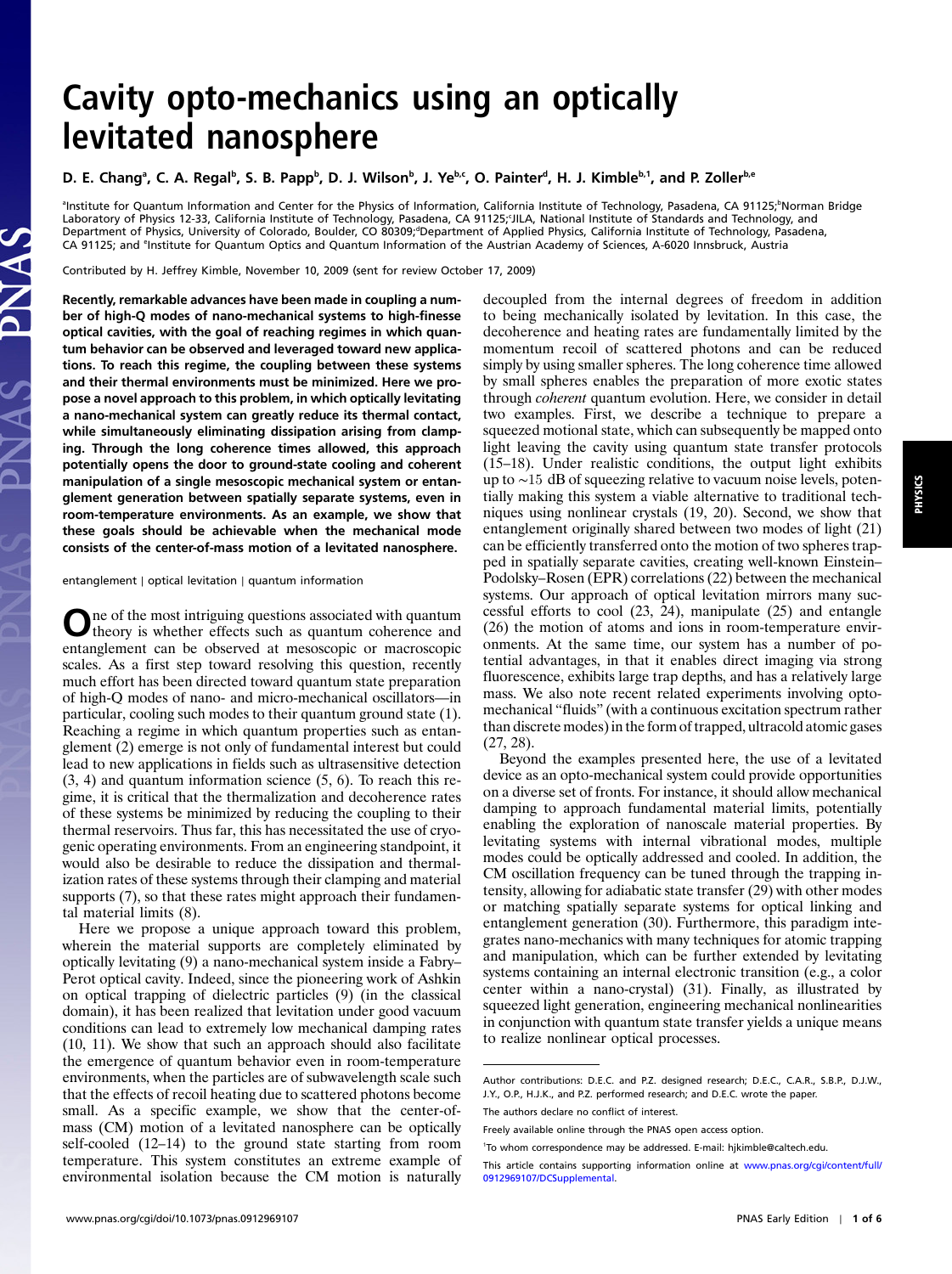#### Optical Forces and Noise Acting on a Dielectric Sphere

To illustrate our idea, we consider a subwavelength dielectric sphere interacting with two standing-wave optical modes of a Fabry–Perot cavity (Fig. 1A). One resonantly driven mode provides an optical dipole trap for the sphere. The second mode is driven by a weaker "cooling" beam, assumed to have a nonzero intensity gradient at the trap center, which provides a radiation pressure cooling force (12–14). We discuss the cooling mechanism in the next section, whereas here we focus on the trapping potential and the noise forces acting on the sphere.

The trapping beam provides a gradient force similar to that used to "optically tweeze" small dielectric particles (9). Considering a sphere whose radius is much smaller than the optical wavelength,  $r \ll \lambda$ , its optical response is like that of a point dipole with induced dipole moment  $p_{ind} = \alpha_{ind}E(x)$  and optical potential  $U_{\text{opt}}(x) = -(1/4)(\text{Re }\alpha_{\text{ind}})|E(x)|^2$  (*[SI Text](http://www.pnas.org/cgi/data/0912969107/DCSupplemental/Supplemental_PDF#nameddest=STXT)*). Here x is the CM position of the sphere along the cavity axis,  $\alpha_{ind} =$  $3\epsilon_0 V(\frac{\epsilon-1}{\epsilon+2})$  is its polarizability, V is the sphere volume, and  $\epsilon$  is the electric permittivity. Taking a standing wave  $E(x) = E_0 \cos kx$  $(k \equiv 2\pi/\lambda)$ , to lowest order near an antinode the potential corresponds to a harmonic oscillator with mechanical frequency

$$
\omega_m = \left(\frac{6k^2I_0}{\rho c} \operatorname{Re}\frac{\epsilon - 1}{\epsilon + 2}\right)^{1/2},\tag{1}
$$

where  $I_0$  is the field intensity and  $\rho$  is the mass density of the sphere. The total trap depth is  $U_0 = (3I_0V/c) \text{ Re } \frac{\epsilon - 1}{\epsilon + 2}$ . Typical trap depths and oscillation frequencies are plotted in Fig. 1C and D. For all numerical examples, we take material properties  $\epsilon = 2$ ,  $\rho = 2$  g/cm<sup>3</sup> corresponding to fused silica and an operating wavelength  $λ = 1$  μm. Frequencies of  $ω<sub>m</sub>/2π ~ 0.5$  MHz are achievable using an intracavity intensity of  $I_0 \sim 0.1 \text{ W}/\mu\text{m}^2$ . The imaginary component of  $\epsilon$  characterizes optical absorption, which contributes to an increase  $\Delta T_{\text{int}}$  in the internal temperature of the sphere. Assuming a value corresponding to ∼10 dB∕km propagation losses in bulk, intensities of  $I_0 \sim 10 \text{ W}/\mu\text{m}^2$  can be sustained without melting the sphere, due to blackbody reradiation of the absorbed energy  $(SI \text{ Text})$ . We believe that this loss value is realistic, given that even lower values around these wavelengths have been observed in fused silica (32).

The dominant noise forces acting on the sphere are collisions with a background gas and momentum recoil kicks due to scattered photons. In *[SI Text](http://www.pnas.org/cgi/data/0912969107/DCSupplemental/Supplemental_PDF#nameddest=STXT)*, we show that the contributions from shot noise, blackbody radiation, and sphere anisotropy are negligible. Furthermore, the CM is decoupled from the internal degrees of freedom and the sphere effectively has no internal structure (as opposed to molecules, where the internal configuration can affect cooling efficiency) (33). In the regime in which the molecular mean free path exceeds  $r$ , the background gas leads to a mean damping force  $dp/dt = -\gamma_g p/2$  with damping rate  $\gamma_{\varrho}/2 = (8/\pi)(P/\bar{v}r\rho)$ , where P and  $\bar{v}$  are the background gas pressure and mean speed, respectively (34). The random nature of the collisions also thermalizes the motional energy at a rate given through the fluctuation–dissipation theorem by  $dE/dt =$  $-\gamma_g(E - k_B T)$ , where T is the gas temperature. In particular, the characteristic time for the system to heat by one phonon starting from the ground state is  $\tau_g = \hbar \omega_m / \gamma_g k_B T$ . Note that  $\tau_g^{-1}$  does not necessarily reflect the actual collision rate between the sphere and gas molecules,  $R_{\text{coll}} \approx \pi P \bar{v}r^2 / k_B T$  (it is possible for a single collision to be quite rare,  $R_{\text{coll}} \ll \tau_g^{-1}$ , and to impart several phonons at once). We define a mechanical quality factor  $Q_g = \omega_m / \gamma_g$ due to the background gas and a number of coherent oscillations  $N_{\text{osc}}^{(g)} \equiv \omega_m \tau_g / 2\pi$  expected before the energy increases by a single phonon. For a sphere of radius  $r = 50$  nm,  $\omega_m/2\pi = 0.5$  MHz, and a room-temperature gas with  $P = 10^{-10}$  Torr, one finds  $\gamma_g \sim 10^{-6} \text{ s}^{-1}$ ,  $Q_g \sim 3 \times 10^{12}$ ,  $N_{osc}^{(g)} \sim 4 \times 10^4$ , indicating that an ideal nanosphere can be essentially decoupled from its thermal environment.

Photons scattered by the sphere out of the cavity lead to heating and decoherence of the motion. In particular, a scattering event entangles the mechanical and photonic wave functions because the phase of the outgoing photon becomes correlated with the position of the scatterer. Tracing out the photonic degrees of freedom, the density matrix  $\hat{\rho}$  describing the motion evolves after



Figure 1. A) Illustration of dielectric sphere trapped in optical cavity. The large trapping beam intensity provides an optical potential  $U_{\text{opt}}(x)$  that traps the sphere near an antinode. A second more weakly driven cavity mode with a nonvanishing intensity gradient at the trap center is used to cool the motion of the sphere. B) Energy level diagram of mechanical motion (denoted m) and cavity cooling mode (ph). The mechanical mode has frequency  $\omega_{m}$ , while the optical mode has frequency  $\omega_2$  and linewidth κ. Photon recoil induces transitions between mechanical states  $|n_m\rangle \rightarrow |(n\pm 1)_m\rangle$  at a rate  $R_{n\rightarrow n\pm 1}$  ( $R_{0\rightarrow 1}$  shown by dashed gray arrow). The cooling beam, with effective optomechanical driving amplitude  $\Omega_m$ , induces anti-Stokes scattering that cools the mechanical motion and allows for quantum state transfer between motion and light. This beam is also responsible for weaker, off-resonant heating via Stokes scattering. C) Mechanical frequency  $\omega_m$  as a function of trapping beam intensity. For all numerical results, we take  $\lambda = 1 \mu m$ ,  $\rho = 2 \frac{g}{cm^3}$ , and  $\epsilon = 2$ . D) Optical trap depth  $U_0$  (in K) as functions of trapping beam intensity and sphere radius r.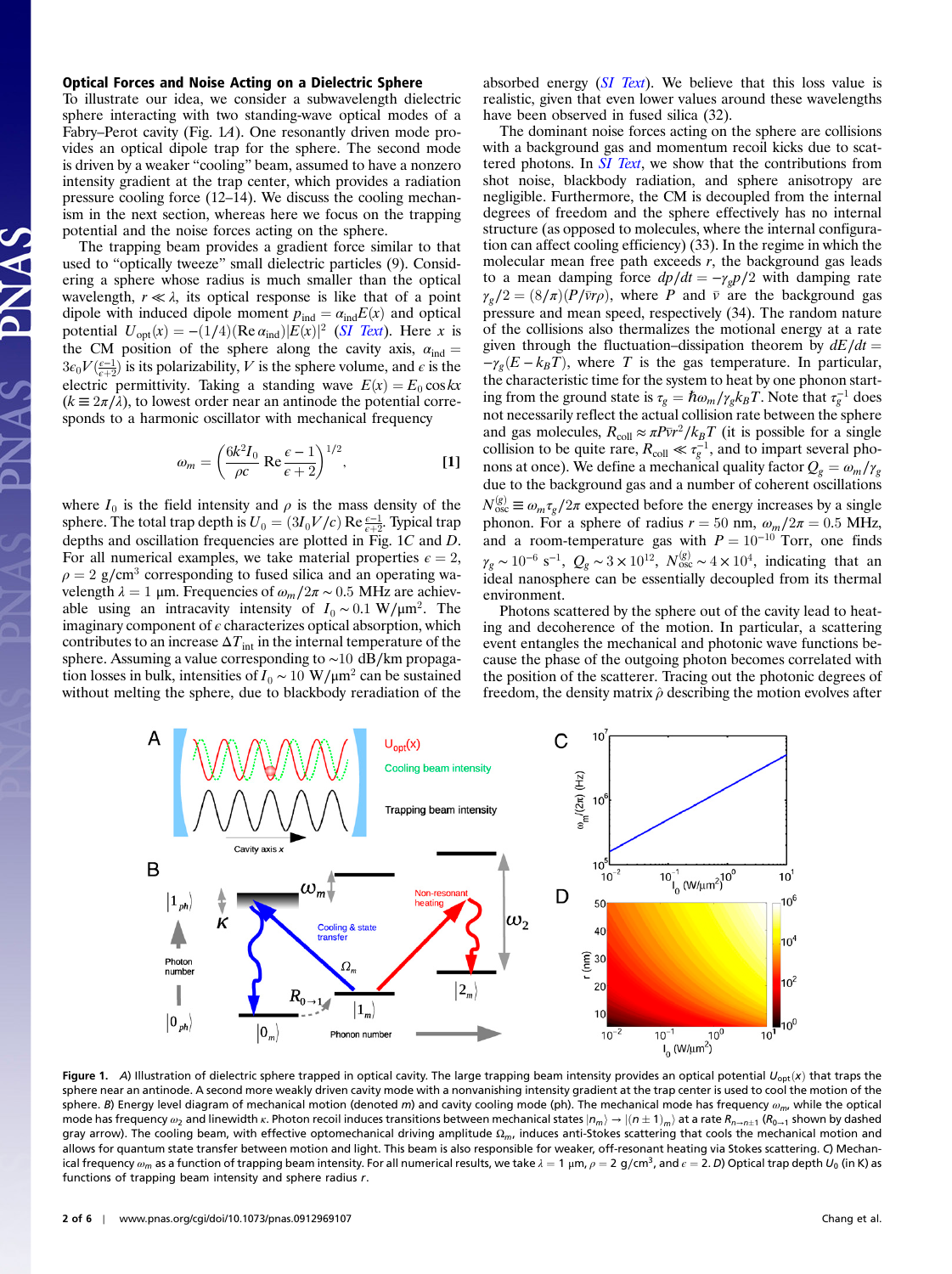a scattering event as  $\hat{\rho} \rightarrow \int d\mathbf{k}P(\mathbf{k})e^{i\mathbf{k}\cdot\hat{\mathbf{r}}}\hat{\rho}e^{-i\mathbf{k}\cdot\hat{\mathbf{r}}}$  (35). Here  $P(\mathbf{k})$  is the probability distribution of the scattered photon wavevector, and  $\hat{\mathbf{r}}$  is the CM position operator. In analogy with atoms or ions trapped in the Lamb–Dicke regime (25), when the particle is trapped on a scale  $\Delta x \ll 1/k$ , the terms  $e^{\pm i\mathbf{k}\cdot\hat{\mathbf{r}}}$  can be expanded to first order in k. This describes transitions between consecutive harmonic oscillator levels  $n \to n \pm 1$ , with rates  $R_{n \to n+1} =$  $\gamma_{\rm sc}(n + 1/2 \pm 1/2)$ . Considering motion only along the x direction,

$$
\gamma_{\rm sc} = (2/5)(\omega_r/\omega_m)R_{\rm sc} \tag{2}
$$

where  $\omega_r = \hbar k^2 / 2\rho V$  is the recoil frequency and  $R_{\rm sc}$  is the photon scattering rate. A result identical to Eq. 2 holds for a weakly excited, trapped atom (36). In the case of the sphere,  $R_{\rm sc} =$  $48\pi^3 \frac{I_0 V^2}{\lambda^4 \hbar \omega} \frac{(\epsilon - 1)}{(\epsilon - 2)}$ , as can be obtained by taking the power radiated by a dipole of strength  $p_{ind}$  and dividing by the energy  $\hbar \omega$  per photon. We emphasize that in the Lamb–Dicke regime, the effect of photon scattering on motional heating and decoherence is completely described by Eq. 2. On the other hand, the above transformation of the density matrix  $\hat{\rho}$  is completely general. For example, when the motional wave packet has a spatial extent  $\Delta x \sim \lambda$ , one finds then that a single scattering event can destroy quantum coherence (37). Analogous effects also occur due to absorption and emission of blackbody photons. In our system, however, such effects are negligible because  $\Delta x \ll 1/k$  (i.e.,  $\omega_r/\omega_m \ll 1$  in Eq. 2), and the emission rate of blackbody photons is much smaller than  $R_{sc}$ .

It is convenient to define a dimensionless parameter

$$
\phi \equiv \gamma_{\rm sc} / \omega_m = \frac{4\pi^2 \epsilon - 1}{5 \epsilon + 2} (V/\lambda^3)
$$
 [3]

to characterize the strength of photon recoil heating, which primarily depends on the sphere volume compared to the cubic wavelength. This scaling reflects the fact that the scattered power and dipole force scale like  $p_{ind}^2$  and  $p_{ind}$ , respectively. We emphasize that the effect of recoil heating can be reduced by simply using smaller spheres. In the limit that optical scattering is the dominant heating process, the expected number of coherent oscillations is  $N_{osc}^{(sc)} = 1/(2\pi\phi) \propto \lambda^3/V$ . We will find that  $\phi$  naturally appears to characterize the fundamental limits to observing quantum behavior in our system. For a sphere of radius  $r = 50$  nm,  $\epsilon = 2$ , and  $\lambda = 1$  µm, one finds that  $N_{\rm osc}^{(\rm sc)} \sim 150$ . Comparing with background gas collisions at  $P = 10^{-10}$  Torr and  $\omega_m/2\pi =$ 0.5 MHz, recoil heating dominates  $N<sub>osc</sub>$  for sphere sizes  $r$  ≥ 10 nm. Reaching the regime  $N_{\rm osc}$   $\gg$  1 implies that the sphere can coherently evolve for many oscillation periods after any cooling mechanisms are turned off, which makes this system a promising candidate for observing coherent quantum phenomena.

Finally, we remark that  $R_{\rm sc}$  can be very large ( $R_{\rm sc} \sim 10^{14} \text{ s}^{-1}$  for  $I_0 = 1$  W/ $\mu$ m<sup>2</sup> and  $r = 50$  nm) compared to atoms or ions, which enables direct imaging. The large scattering is due to the large intensities and the linear response of the sphere (it does not saturate like an atom or ion), as opposed to the system behaving as a lossy element in the cavity. The contribution to the cavity loss rate is  $\kappa_{\rm sc} = 12\pi^2 \omega (V^2/\lambda^3 V_c) \left(\frac{\epsilon - 1}{\epsilon + 2}\right)^2$ , where  $V_c$  is the cavity mode volume, and  $\kappa_{\rm sc}$  is typically much smaller than the natural cavity linewidth  $\kappa$ .

## Cooling the Center-of-Mass Motion to the Ground State

We now describe the optical cooling effect of the weaker, second cavity mode (denoted mode 2). For concreteness, we assume that the sphere is trapped near the antinode  $x = 0$  of cavity mode  $E_1 \propto \cos k_1 x$  and that the second mode has spatial profile  $E_2 \propto$  $cos(k_2x - \pi/4)$  such that the intensity gradient is maximized. The total Hamiltonian of the system is given in a rotating frame by

$$
H = -\hbar \delta_1 \hat{a}_1^{\dagger} \hat{a}_1 - \hbar g_1 (\cos 2k_1 \hat{x} - 1) \hat{a}_1^{\dagger} \hat{a}_1 - \hbar \delta_2 \hat{a}_2^{\dagger} \hat{a}_2 - \hbar g_2 \cos 2(k_2 \hat{x} - \pi/4) \hat{a}_2^{\dagger} \hat{a}_2 + \frac{\hat{p}^2}{2m} + \frac{\hbar \Omega}{2} [(\hat{a}_1 + \hat{a}_1^{\dagger}) + \sqrt{2\zeta'} (\hat{a}_2 + \hat{a}_2^{\dagger})].
$$
 [4]

Here  $\hat{p}$  and  $\hat{x}$  are the momentum and position operators of the CM,  $\hat{a}_i$  is the photon annihilation operator of cavity mode i, and  $\Omega$  and  $\Omega \sqrt{2\zeta'}$  are the driving amplitudes of modes 1 and 2, respectively.  $\delta_i$  is the detuning between the driving field and mode frequency when the sphere sits at  $x = 0$ . The opto-mechanical coupling strengths  $g_i = \frac{3V}{4V_{ci}} \frac{\epsilon - 1}{\epsilon + 2} \omega_i$  characterize the position-dependent frequency shifts due to the sphere ([SI Text](http://www.pnas.org/cgi/data/0912969107/DCSupplemental/Supplemental_PDF#nameddest=STXT)), where  $V_{ci}$  and  $\omega_i$  are the mode volume and resonance frequency of mode i. To simplify notation, we assume that modes 1 and 2 have similar properties,  $\omega_1 \approx \omega_2 = \omega$ , etc. In addition to the evolution described by  $H$ , the system also exhibits cavity losses and the mechanical noise described previously.

Expanding the opto-mechanical coupling term of mode 2 around  $x = 0$ ,  $\hbar g \cos 2(k\hat{x} - \pi/4)\hat{a}_2^{\dagger} \hat{a}_2 \approx 2\hbar g k\hat{x} \hat{a}_2^{\dagger} \hat{a}_2$ , one finds a linear coupling in the sphere position analogous to the effect of radiation pressure on a moving mirror of a Fabry–Perot cavity (13). Physically, the motion induces changes in the detuning and thus the intracavity field amplitude, while the lag in the cavity response enables the field to do work (cooling) on the sphere. Following the techniques of ref. 13, to calculate the cooling rate we first apply shifts to the operators,  $\hat{a}_i \rightarrow \hat{a}_i + \alpha_i$  and  $\hat{x} \rightarrow \hat{x} + x_0$ , where  $\alpha_i$  and  $x_0 \approx \zeta/k$  [ $\zeta \approx \kappa^2 \zeta'/(\kappa^2 + 4\delta_2^2)$ ] are mean values of the quantum fields. Here we have defined  $2\zeta = |\alpha_2/\alpha_1|^2$  as the ratio of intracavity intensities of modes 1 and 2 and assumed that mode 1 is driven on resonance ( $\delta_1 = 0$ ). To lowest order in ζ, field mode 1 (mode 2) is purely responsible for trapping (cooling). Subsequently tracing out the cavity degrees of freedom yields equations for the mechanical motion alone. In particular, to lowest order in  $\zeta$  and for  $\delta_2 < 0$ , the cooling laser provides a net cooling rate  $\Gamma \equiv R_{\text{opt},-} - R_{\text{opt},+} = \kappa \Omega_m^2 [((\delta_2 + \omega_m)^2 +$  $(\kappa/2)^2$ <sup>-1</sup> –  $((\delta_2 - \omega_m)^2 + (\kappa/2)^2)^{-1}$  (*[SI Text](http://www.pnas.org/cgi/data/0912969107/DCSupplemental/Supplemental_PDF#nameddest=STXT)*), where  $R_{\text{opt},\mp}$  denote the anti-Stokes (cooling) and Stokes (heating) scattering rates (see Fig. 1B). Here  $\Omega_m \equiv 2gkx_m|\alpha_1|\sqrt{2\zeta}$  is the effective opto-mechanical driving amplitude (see Fig. 1*B*) and  $x_m \equiv \sqrt{\hbar/2m\omega_m}$ . Validity of these perturbative results requires  $\Omega_m$  $\leq \kappa, \omega_m$  and  $\zeta \leq 1$ .

In the realistic limit that background gas collisions are negligible, the steady-state phonon number is  $\langle n_f \rangle \approx \tilde{n}_f + \gamma_{sc}/\Gamma$ , where  $n_f = R_{\text{opt},+}/\Gamma$  is the fundamental limit of laser cooling (13). It is minimized when  $\delta_2 = -(1/2)\sqrt{\kappa^2 + 4\omega_m^2}$ . In particular, when sideband resolution is achieved  $(\omega_m \gtrsim \kappa)$ ,  $\tilde{n}_{f,\min} \approx (\kappa/4\omega_m)^2 \ll 1$ , indicating that ground-state cooling is possible provided other heating mechanisms are made sufficiently small. Considering the limit  $\omega_m \gg \kappa$  and taking the maximum cooling rate  $\Gamma \sim \kappa$  consistent with the perturbative calculations, using Eq. 3 one can then rewrite  $\langle n_f \rangle$  as

$$
\langle n_f \rangle \approx \frac{\kappa^2}{16\omega_m^2} + \phi \frac{\omega_m}{\kappa}. \quad (\omega_m \gg \kappa)
$$
 [5]

The last term on the right corresponds to photon recoil heating. Eq. 5 is minimized for  $\kappa/\omega_m = 2\phi^{1/3}$ , in which case  $\langle n_f \rangle_{\text{min}} =$  $3\bar{\phi}^{2/3}/4 \propto (r/\lambda)^2 \ll 1$ . Thus, one sees that ground-state cooling is readily attainable (provided that  $\zeta \lesssim 1$  can be simultaneously satisfied). Physically, the optimum value of  $\kappa/\omega_m$  balances good sideband resolution and excessive heating when large intensities are used to increase  $\omega_m$ .

To illustrate these results, we consider a fused silica sphere of radius  $r = 50$  nm and  $\omega_m/(2\pi) = 0.5$  MHz levitated inside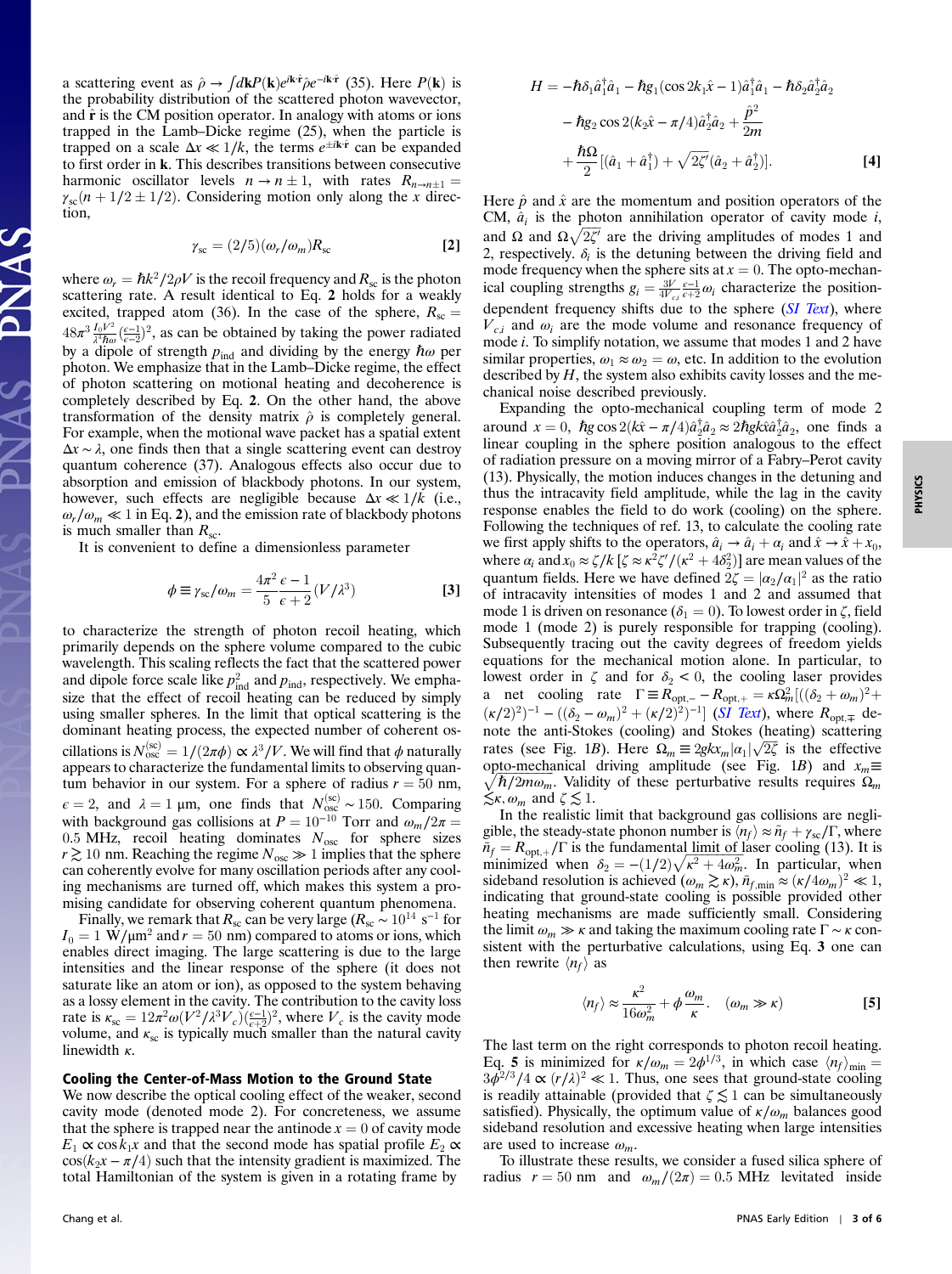a cavity of length  $L = 1$  cm and mode waist  $w = 25 \mu m$  ( $V_c =$  $(\pi/4)Lw^2$ ). In Fig. 2A we plot the minimum obtainable  $\langle n_f \rangle$ (black curve) as a function of cavity finesse  $\mathcal{F} \equiv \pi c / \kappa L$ , assuming negligible gas collisions and subject to the constraints  $2\zeta$ ,  $\Omega_m/\kappa$ ,  $\Omega_m/\omega_m$  < 1/2 and optimized over detuning  $\delta_2$ . For low cavity finesse the cooling is nearly limited by sideband resolution ( $\tilde{n}_{f,\text{min}}$ , red curve), and the ground-state regime  $\langle n_f \rangle$  < 1 can be reached with a minimum finesse of  $\mathcal{F} \sim 10^4$ . A minimum of  $\langle n_f \rangle \sim 0.01$  is reached at a finesse of  $\mathcal{F} \sim 3 \times 10^5$ , with a maximum cooling rate of  $\Gamma \sim \kappa \sim 3 \times 10^5 \text{ s}^{-1}$  (see Table 1 for a summary of parameters). This corresponds to a final temperature of  $T_f \sim 5 \mu K$ , or a remarkable compression factor of  $T/T_f \sim 6 \times 10^7$  relative to room temperature T. We note that values of  $\mathcal{F} \sim 10^6$  have been achieved in Fabry–Perot cavities at similar wavelengths (38).

Thus far, we have only considered the motion along the cavity axis. With additional cavities oriented along different axes, clearly it is possible to achieve 3D ground-state cooling of the CM motion. Moreover, due to the high rate of Rayleigh scattering, feedback cooling can be readily applied for transverse localization. However, as shown in *[SI Text](http://www.pnas.org/cgi/data/0912969107/DCSupplemental/Supplemental_PDF#nameddest=STXT)*, the transverse motion need not be reduced below the level set by the ambient environment. Specifically, one only requires that the transverse position uncertainty  $\Delta y$  be small compared to the beam waist w, as the transverse motion introduces errors of order  $(\Delta y/w)^2$  (e.g., in the fractional decrease in cooling efficiency). For the parameters of Table 1, thermal motion at  $T = 300$  K yields only  $(\Delta y/w)^2$  ~  $10^{-2}$  due to the large trap depth, while recoil heating leads to a position uncertainty  $\Delta y/w \approx \sqrt{\phi \omega_r t}$  in the absence of any transverse cooling mechanism. Note that result of recoil heating is intensity-independent, since an increase in intensity leads to equal increases in the photon scattering rate and the transverse confinement of the optical potential. One finds that recoil heating is a very weak effect, as a time t∼5,000 s is required to reach the regime  $(\Delta y/w)^2 \sim 10^{-2}$ .

## Motional Entanglement and Squeezed Light Generation Using Quantum State Transfer

A number of related schemes have been proposed for quantum state transfer between light and the motion of atoms (15, 16) or nano-mechanical systems (17, 18). In our system, the small mechanical noise and ease of achieving good sideband resolution in principle allow state transfer to be realized with almost perfect efficiency. This might enable light with nonclassical properties to be mapped onto mechanical motion (39), and as an example, we show that this can be used to generate EPR correlations between two spatially separate spheres. Moreover, a complementary process can be realized, where a nontrivial mechanical state (a squeezed state) is prepared through coherent manipulation and subsequently transferred to light leaving the cavity. The latter case illustrates how opto-mechanics can yield a novel nonlinear optical system.

First we give a simplified picture of quantum state transfer using a one-sided, ideal cavity (where all losses are via transmission through one cavity mirror) (40). Specifically, we consider the Heisenberg equations of motion in a rotating frame for the cavity cooling mode and the motion (after applying the shifts described in the previous section), when the cooling mode is driven resonantly on the red motional sideband ( $\delta_2 = -\omega_m$ ),

$$
\frac{d\hat{a}_2}{dt} = -\frac{\kappa}{2}\hat{a}_2 - i\Omega_m(\hat{b} + \hat{b}^\dagger e^{2i\omega_m t}) + \sqrt{\kappa}\hat{a}_{2,\text{in}},
$$
  

$$
\frac{d\hat{b}}{dt} = (i/\hbar)[H_e, \hat{b}] - i\Omega_m(\hat{a}_2 + \hat{a}_2^\dagger e^{2i\omega_m t}) + i\hat{F}(t)e^{i\omega_m t}.
$$
 [6]

The Hamiltonian  $H_e$  describes any external forces or couplings applied to the sphere beyond those in Eq. 4,  $\hat{b}$  is the annihilation operator corresponding to a harmonic oscillator of mass  $m$  and frequency  $\omega_m$ , and  $\hat{a}_{2,in}$  is the cavity input operator associated with losses.  $F(t)$  is the (Hermitian) noise due to photon recoil, which has correlations  $\langle F(t)F(t') \rangle = \phi \omega_m \delta(t-t')$ , and we assume all other noise is negligible. Since the cavity trapping mode  $(\hat{a}_1)$ effectively provides a harmonic potential and can otherwise be ignored, for simplicity we will omit the subscript 2 as we refer to the cooling mode in future discussions. Temporarily assuming that the nonsecular terms  $(e^{2i\omega_m t})$  can be ignored and that the mechanical motion evolves slowly on time scales compared to  $1/\kappa$ , one can adiabatically eliminate the cavity mode to yield  $\hat{a} \approx -2i(\Omega_m/\kappa)\hat{b} + (2/\sqrt{\kappa})\hat{a}_{\text{in}}$ , and  $d\hat{b}/dt \approx (i/\hbar)[H_e, \hat{b}]$ - $(\Gamma/2)\hat{b} - i\sqrt{\Gamma}\hat{a}_{\text{in}} + i\hat{F}(t)e^{i\omega_m t}$ , where  $\Gamma \equiv 4\Omega_m^2/\kappa$  is the cavity-induced cooling rate in the weak-driving limit ( $\Omega_m \lesssim \kappa$ ). The cavity output is related to the input and intracavity fields through  $\hat{a}_{\text{out}} = \sqrt{\kappa} \hat{a} - \hat{a}_{\text{in}}$  (40), or  $\hat{a}_{\text{out}} \approx -i \sqrt{\Gamma} \hat{b} + \hat{a}_{\text{in}}$ , which states that the mechanical motion is mapped onto the outgoing light. Physically, the cooling process converts phononic excitations into photonic excitations that leak out of the cavity. Generally, two mechanisms will degrade state transfer. First,  $\ddot{F}$  adds extra noise to the ideal state that one is attempting to transfer, with a strength characterized by the small parameter  $\phi$ . Second, the nonsecular terms contribute to Stokes scattering, destroying the perfect phononphoton correspondence, with a strength that is expected to be proportional to  $(\kappa/\omega_m)^2$ . Given that  $\phi$ ,  $(\kappa/\omega_m)^2$  can be made small, nearly perfect state transfer is possible in principle. We illustrate this with two examples, entanglement transfer and squeezed light generation.

Entanglement Transfer. Here we describe how EPR correlations shared between two modes of light (21) can be mapped to the motion of two spheres trapped in spatially separate cavities. Specifically, we define quadrature operators for the input light for each of the two systems (denoted A, B), given by  $X_{+,in}^{(j)} =$ 



Figure 2. A) Mean phonon number  $\langle n_f \rangle$  (black curve) versus cavity finesse  $\mathcal{F}(\mathcal{F} = \pi c/kL)$  under optimized cooling conditions. The system parameters are given in Table 1. The red curve denotes  $\tilde{n}_{f,min}$ , the fundamental limit of cooling imposed by sideband resolution. B) Solid blue curve: optimized EPR variance between two levitated spheres, as a function of squeezing parameter e<sup>−2R</sup>. System parameters are identical to a). Dashed curve: EPR variance in limit of perfect state transfer,  $\Delta_{\sf{EPR}} = e^{-2R}$ . Green curve: cavity finesse corresponding to optimal EPR variance. C) Optimized variance  $(\Delta X_{+, \text{out}}^2)_{\text{min}}$  (in dB) of squeezed output light from an ideal cavity, as a function of sphere size.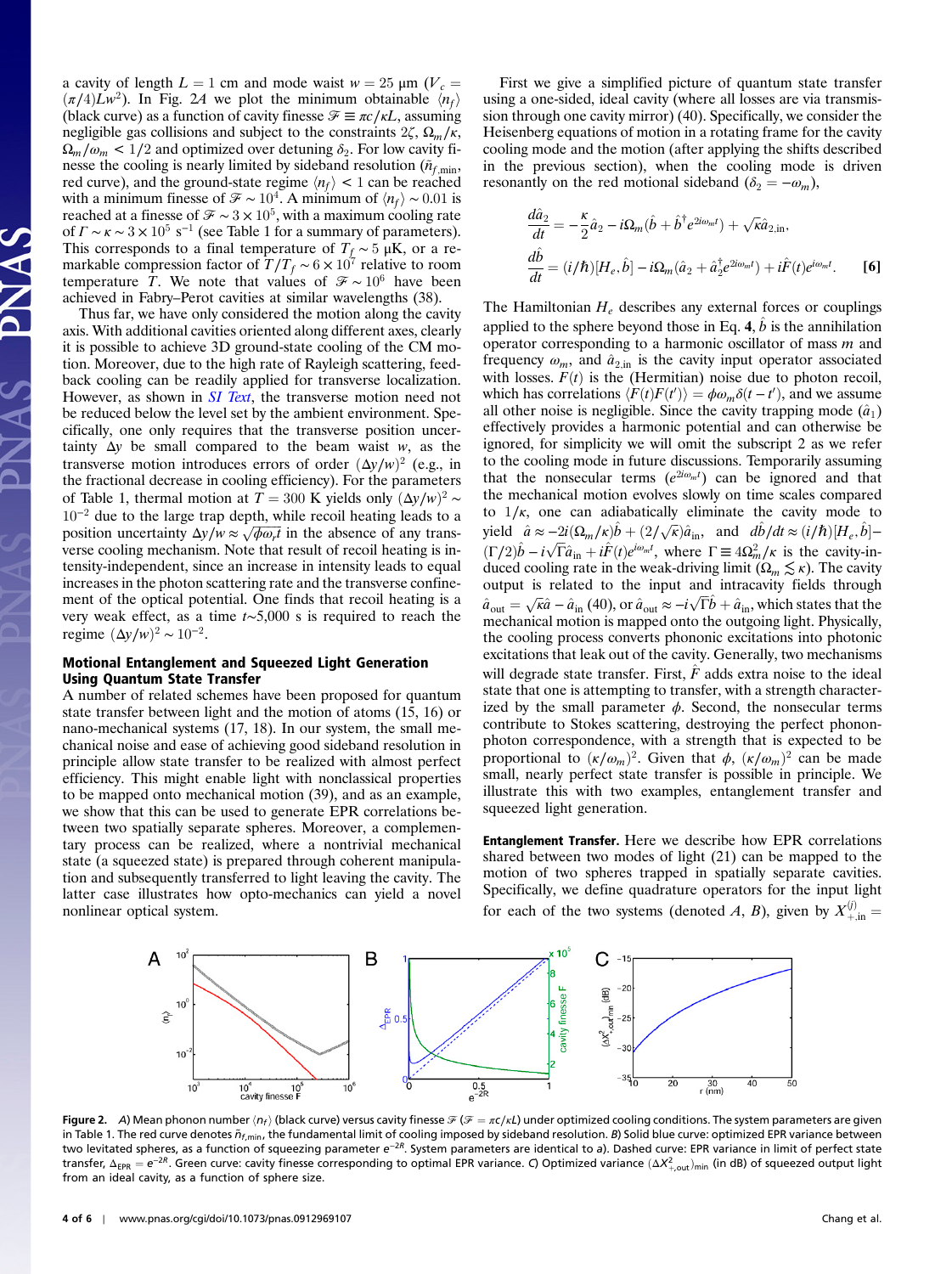Table 1. Example cooling parameters for a fused silica sphere of radius  $r = 50$  nm at  $\lambda = 1 \ \mu m$ 

|                |       |                      | Total cavity decay              | Mechanical      | Intracavity intensities:          |                         | Photon scattering                    |                              |
|----------------|-------|----------------------|---------------------------------|-----------------|-----------------------------------|-------------------------|--------------------------------------|------------------------------|
| Cavity         | Beam  | Cavitv               | $\kappa/2\pi$ , scattering      | frequency       | trapping, cooling                 | Internal heating        | rate $R_{sc}$ (both                  | Phonon                       |
| length         | waist | finesse $\mathcal F$ | contribution $\kappa_{sc}/2\pi$ | $\omega_m/2\pi$ | beams                             | $\Delta T_{\text{int}}$ | beams)                               | number $\langle n_f \rangle$ |
| $1 \text{ cm}$ | 25 um | $3 \times 10^5$      | $5 \times 10^4$ , 100 Hz        | 0.5 MHz         | 0.1, 0.05 W/ $\mu$ m <sup>2</sup> | 80 K                    | $1.6 \times 10^{13}$ s <sup>-1</sup> | 0.01                         |

 $(\hat{a}_{in}^{(j)} + \hat{a}_{in}^{(j)\dagger}), X_{-in}^{(j)} = (\hat{a}_{in}^{(j)} - \hat{a}_{in}^{(j)\dagger})/i$  for  $j = A, B$ . A similar set of operators  $X_{\pm,m}^{(j)}$ ,  $X_{\pm, \text{out}}^{(j)}$  can be defined for the motion and output light, by replacing  $\hat{a}^{(j)}_{in} \rightarrow \hat{b}^{(j)}$ ,  $\hat{a}^{(j)}_{out}$ , respectively. Of particular interest is the case where the two input fields exhibit broadband EPR correlations between them,

$$
\langle (X_{\pm,\text{in}}^{(A)}(\omega) \pm X_{\pm,\text{in}}^{(B)}(\omega) \rangle^2 \rangle / 2 = e^{-2R} < 1. \tag{7}
$$

When the variances satisfy  $e^{-2R}$  < 1, the two modes exhibit correlations below vacuum level and are entangled (41) (for concreteness, we assume the other combinations of quadratures satisfy  $\langle (X_{\pm,in}^{(A)}(\omega)\mp X_{\pm,in}^{(B)}(\omega))^2 \rangle/2 = e^{2R}$ ). Such EPR correlations have been observed with light and in the internal degrees of freedom of atomic ensembles (42), but have yet to be demonstrated using mechanical systems.

To proceed, we solve Eq. 6 in the Fourier domain (including the nonsecular terms) for each of the systems for the correlations given in Eq. 7 and  $H_e = 0$ . Generally, the nonsecular terms yield an infinite set of algebraic equations (coupling frequencies  $\omega_m$  +  $2n\omega_m$  for integer n), which given  $\omega_m \gg \Omega_m$ ,  $\kappa$  can be truncated to good approximation at  $n > 1$ . For simplicity of analysis, we assume the two systems have identical properties, and that the cooling rate  $\Gamma = \kappa$ . However, we expect our results should qualitatively hold provided that only Γ,  $\omega_m$  of the two systems are properly tuned, which can be easily accomplished by adjusting the trapping and cooling beam intensities. One can then show that state transfer yields the following joint variances in the motion ([SI Text](http://www.pnas.org/cgi/data/0912969107/DCSupplemental/Supplemental_PDF#nameddest=STXT)),

$$
\Delta_{\text{EPR}} \equiv \langle (X_{\pm,m}^{(A)}(t) \mp X_{\pm,m}^{(B)}(t))^2 \rangle / 2
$$
  
=  $e^{-2R} + \frac{\kappa^2}{16\omega_m^2} (3e^{2R} + 2\sinh 2R) + \frac{4\phi\omega_m}{\kappa}$ . [8]

As expected, Stokes scattering and recoil heating contribute to the variance by amounts  $(\kappa/\omega_m)^2$  and  $\phi\omega_m/\kappa$ , respectively. This can be minimized with respect to  $\kappa/\omega_m$ , yielding  $\Delta_{\rm EPR,min} = e^{-2R} +$  $3(\phi/2)^{2/3}(3e^{2R} + 2\sinh 2R)^{1/3}$ . To illustrate these results we plot  $\Delta_{\text{EPR,min}}$  in Fig. 2B as a function of  $e^{-2R}$ , taking the same parameters as in Fig. 2A. For the moderate values of  $e^{-2R}$  typically obtained in experiments (21), EPR correlations in the motion can be achieved with reasonable cavity finesse  $\mathcal{F} \sim 10^5$ .

Squeezed Light Generation. First we describe a technique to create a mechanical squeezed state and then derive the properties of the outgoing light upon quantum state transfer. Mechanical squeezing is accomplished by adding a sinusoidally varying component to the intensity of the trapping beam, which yields the Hamiltonian of a parametric amplifier (43),  $H_e = \epsilon_m \omega_m^2 x^2 \sin 2\omega_m t$ . Here  $\epsilon_m$  is a small parameter characterizing the strength of the modulation of the trap frequency. As one approaches the threshold for parametric oscillation ( $\epsilon_m \omega_m \to \Gamma$ ), the variance in one quadrature of motion is reduced by up to a factor of 2 (43).

We now investigate the properties of the outgoing light over a narrow frequency range near the cavity resonance, specifically considering  $X_{+,out}(\omega = 0)$ . We apply similar methods as above to solve Eq. 6 in the Fourier domain. Taking the limit as one

approaches threshold and  $\Gamma = \kappa$ , the variance in the output light is given by ([SI Text](http://www.pnas.org/cgi/data/0912969107/DCSupplemental/Supplemental_PDF#nameddest=STXT))

$$
\Delta X_{+,\text{out}}^2(\omega = 0) = \frac{2\phi\omega_m}{\kappa} + \frac{5}{16} \frac{\kappa^2}{\omega_m^2}.
$$
 [9]

Again, an optimum value of  $\kappa/\omega_m \propto \phi^{1/3}$  maximizes the squeezing, with a minimum variance of  $(\Delta X_{+\text{out}}^2)_{\text{min}} \approx 2.04 \phi^{2/3}$ . Thus for small sphere sizes the noise level can be reduced far below that of the vacuum state (corresponding to  $\Delta X_{+,\text{out}}^2 = 1$ ). A plot of  $(\Delta X_{+\text{out}}^2)_{\text{min}}$  as a function of sphere size is shown in Fig. 2C. For  $r = 10$  nm size spheres, one finds that ~30 dB of noise reduction relative to the vacuum state can be obtained using an ideal cavity (note that for a background gas pressure of  $P \sim 10^{-10}$  Torr, additional noise arising from gas collisions is negligible down to  $r \sim 10$  nm).

In practice, a cavity has additional scattering and absorption losses that limit the squeezing. Starting from Eq. 9, which gives the amount of squeezing at threshold using an ideal cavity (with  $\Gamma = \kappa$ ), we model cavity losses via a beam splitter transformation with the ideal squeezed light and vacuum as the two inputs. The output light exhibits reduced squeezing due to mixing with the vacuum, given by

$$
(\Delta X_{+,\text{out}}^2(\omega=0))_{\text{min}} = \left(1 - \frac{\kappa'}{\kappa}\right) \left(\frac{2\phi\omega_m}{\kappa} + \frac{5}{16} \frac{\kappa^2}{\omega_m^2}\right) + \frac{\kappa'}{\kappa}, \quad \text{[10]}
$$

where  $\kappa'$ ,  $\kappa$  denote the scattering/absorption loss in the cavity and the total cavity linewidth, respectively. In the relevant regime where  $\kappa'/\kappa \ll 1$ , we can approximate  $1 - \kappa'/\kappa \approx 1$  and the squeezing is optimized for the choice  $\kappa/\omega_m = 2(2/5)^{1/3}(\phi + \kappa')$  $(2\omega_m)^{1/3}$ , for which  $(\Delta X_{+\text{out}}^2)_{\text{min}} \approx 2.04(\phi + \kappa'/(2\omega_m))^{2/3}$ . We now must choose a set of realistic cavity parameters where this optimized squeezing can be realized, and where  $\Gamma = \kappa$  is consistent with ζ being small. As an example, taking a cavity length and waist of  $L \sim 2$  cm and  $w \sim 10 \mu m$ , κ' corresponding to 1 ppm losses per round trip (38), and sphere parameters  $r = 50$  nm and  $\omega_m/(2\pi) = 0.5$  MHz, we find that  $\Gamma = \kappa$  corresponds to a value  $\zeta \sim 1/4$ , which yields squeezing of ~15 dB in the output light.

In principle, similar techniques also apply to trapped atoms or ions. However, one benefits from the relatively large mass m of the sphere. Specifically, approaching threshold, one quadrature of motion becomes infinitely unsqueezed, producing a large position uncertainty  $\Delta x$  (43). At the same time, faithful quantum state transfer requires a linear opto-mechanical coupling, which translates into a requirement that the spatial extent  $\Delta x$  of the motional state of the nanosphere be well-localized with respect to the wavelegnth  $\lambda_0$  of the trapping laser and the wavelengths  $\lambda_s$  for any incoherent scattering events. Taking  $\lambda_0 = \lambda_s = 2\pi/k$  as relevant to the nanosphere, we require that  $k\Delta x \approx k\sqrt{\frac{\hbar\bar{n}}{2m\omega_m}} \ll 1$ , where  $\bar{n}$  characterizes the average phonon number. In [SI Text](http://www.pnas.org/cgi/data/0912969107/DCSupplemental/Supplemental_PDF#nameddest=STXT), we show that  $k\Delta x < 10^{-2}$  can be satisfied with a sphere even in the regime of ∼30 dB squeezing. To compare, a "typical" atom of mass  $m_a = 100$  amu trapped with frequency  $\omega_m/(2\pi) =$ 0.5 MHz has a ground-state wavepacket of size  $x_a \approx 10$  nm, so that  $\Delta x \approx x_a \bar{n}^{1/2} \approx 320$  nm. Hence, a linear coupling cannot be achieved for optically trapped atoms for the requisite  $\bar{n}$ , while